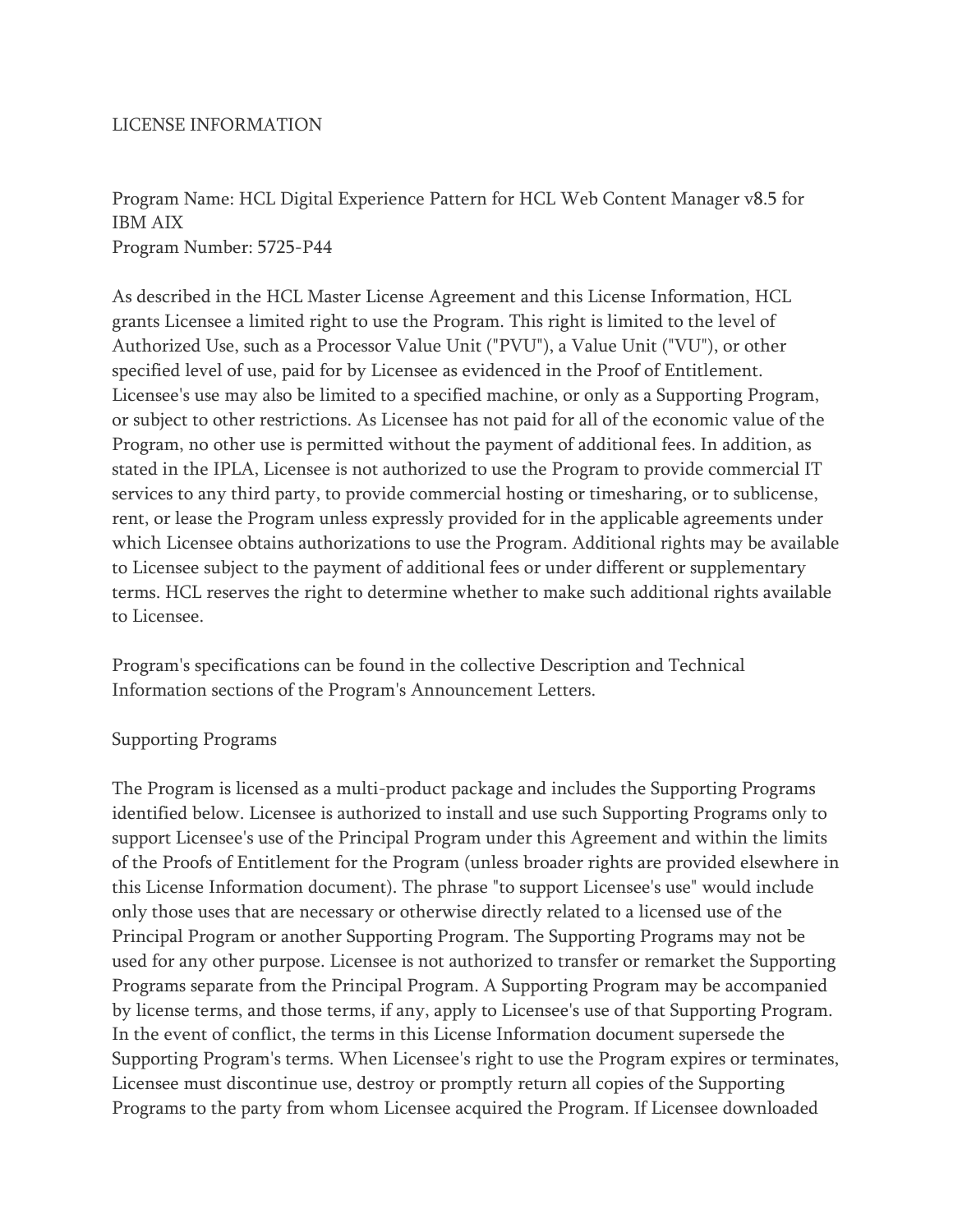the Supporting Programs, Licensee should contact the party from whom Licensee acquired the Program. If Licensee wishes to license the Supporting Programs for any use beyond the limits set forth above, please contact an HCL Sales Representative or the party from whom Licensee acquired the Program to obtain the appropriate license.

The following are Supporting Programs licensed with the Program: HCL Digital Experience Pattern for HCL Portal V8.5 for IBM AIX

Terms for Oracle Outside In Technology

The Programs licensed under this Agreement include Outside In filtering and document viewing technology (the "Outside In Technology") supplied by Oracle USA, Inc. ("Oracle"). The term "Outside In Technology" includes any technology licensed to Oracle by its suppliers. As used in the Agreement, the term "HCL supplier" shall be deemed to include Oracle and its suppliers. In addition to the terms and conditions of this Agreement, as a condition of using the Outside In Technology, Licensee specifically agrees as follows:

(1) Oracle USA, Inc. is a third party beneficiary to this Agreement.

(2) Licensee may only transfer the Program by providing advance written notice to HCL and otherwise subject to the terms of this Agreement.

(3) Licensee may not publish the results of benchmark tests run on the Outside In Technology without prior written permission.

(4) HCL may inform HCL suppliers of compliance verification results relating to such IBM suppliers' components.

(5) To the extent allowed under applicable law, the Uniform Computer Information Transactions Act ("UCITA") does not apply.

Processor Value Unit (PVU)

Processor Value Unit (PVU) is a unit of measure by which the Program can be licensed. The number of PVU entitlements required is based on the processor technology (defined within the PVU Table by Processor Vendor, Brand, Type and Model Number at http://www.ibm.com/software/lotus/passportadvantage/pvu\_licensing\_for\_customers.html) and the number of processors made available to the Program. IBM continues to define a processor, for the purpose of PVU-based licensing, to be each processor core on a chip. A dual-core processor chip, for example, has two processor cores.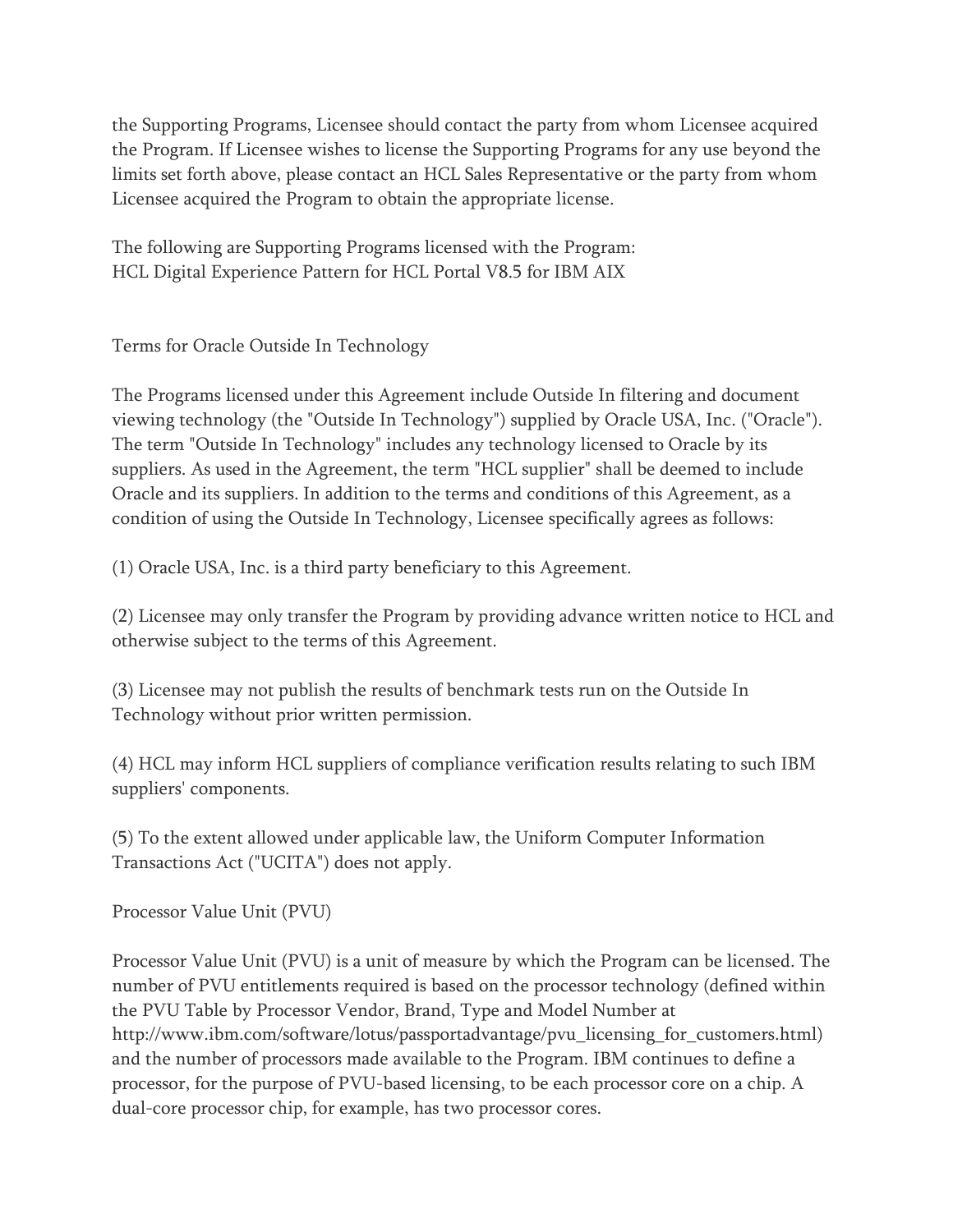Licensee can deploy the Program using either Full Capacity licensing or Virtualization Capacity (Sub-Capacity) licensing according to the Passport Advantage Sub-Capacity Licensing Terms (see webpage below). If using Full Capacity licensing, Licensee must obtain PVU entitlements sufficient to cover all activated processor cores\* in the physical hardware environment made available to or managed by the Program, except for those servers from which the Program has been permanently removed. If using Virtualization Capacity licensing, Licensee must obtain entitlements sufficient to cover all activated processor cores made available to or managed by the Program, as defined according to the Virtualization Capacity License Counting Rules at

http://www.ibm.com/software/lotus/passportadvantage/Counting\_Software\_licenses\_using\_s pecific\_virtualization\_technologies.html.

\* An Activated processor core is a processor core that is available for use in a physical or virtual server, regardless of whether the capacity of the processor core can be or is limited through virtualization technologies, operating system commands, BIOS settings, or similar restrictions.

Program-unique Terms

HCL Web Content Manager Substitution for PVU

Licensee may substitute HCL Digital Experience Pattern for HCL Web Content Manager ) ("HDXPHWCM") PVU entitlements for equivalent HCL Web Content Manager ("HWCM") PVU entitlements provided that Licensee has separately acquired additional PVU entitlements to WCM and that Licensee's Authorized Use under this agreement of HDXPHWCM and HWCM combined does not exceed licensee's HDXPHWCM PVU entitlements.

Supporting Programs Details

HCL Digital Experience Pattern for HCL Portal for IBM AIX

- Use Metric: PVU

- Entitlement Ratio: 1/1

"Evaluation" means that Licensee may use the Supporting Program for evaluation purposes only and not for use in a production environment.

"Ratio n/m" means that Licensee receives some number ('n') entitlements for the Supporting Program for every specified number ('m') entitlements of the Principal Program as a whole.